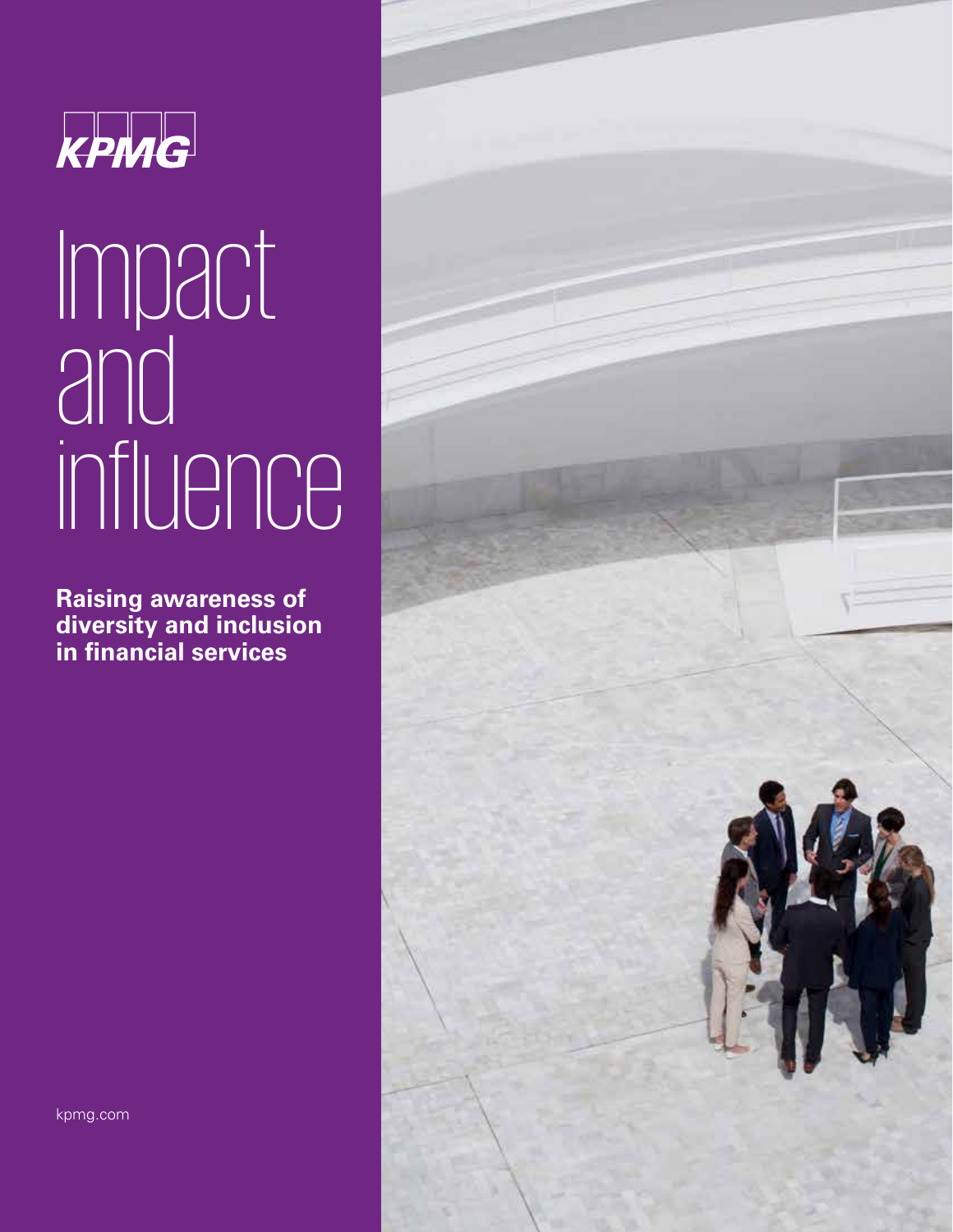**Diversity and inclusion influence everything we do—how we recruit, train, and grow our people, orchestrate the delivery of our work, engage in corporate citizenship, and build public trust.**

– Lynne Doughtie, U.S. Chairman & CEO, KPMG

KPMG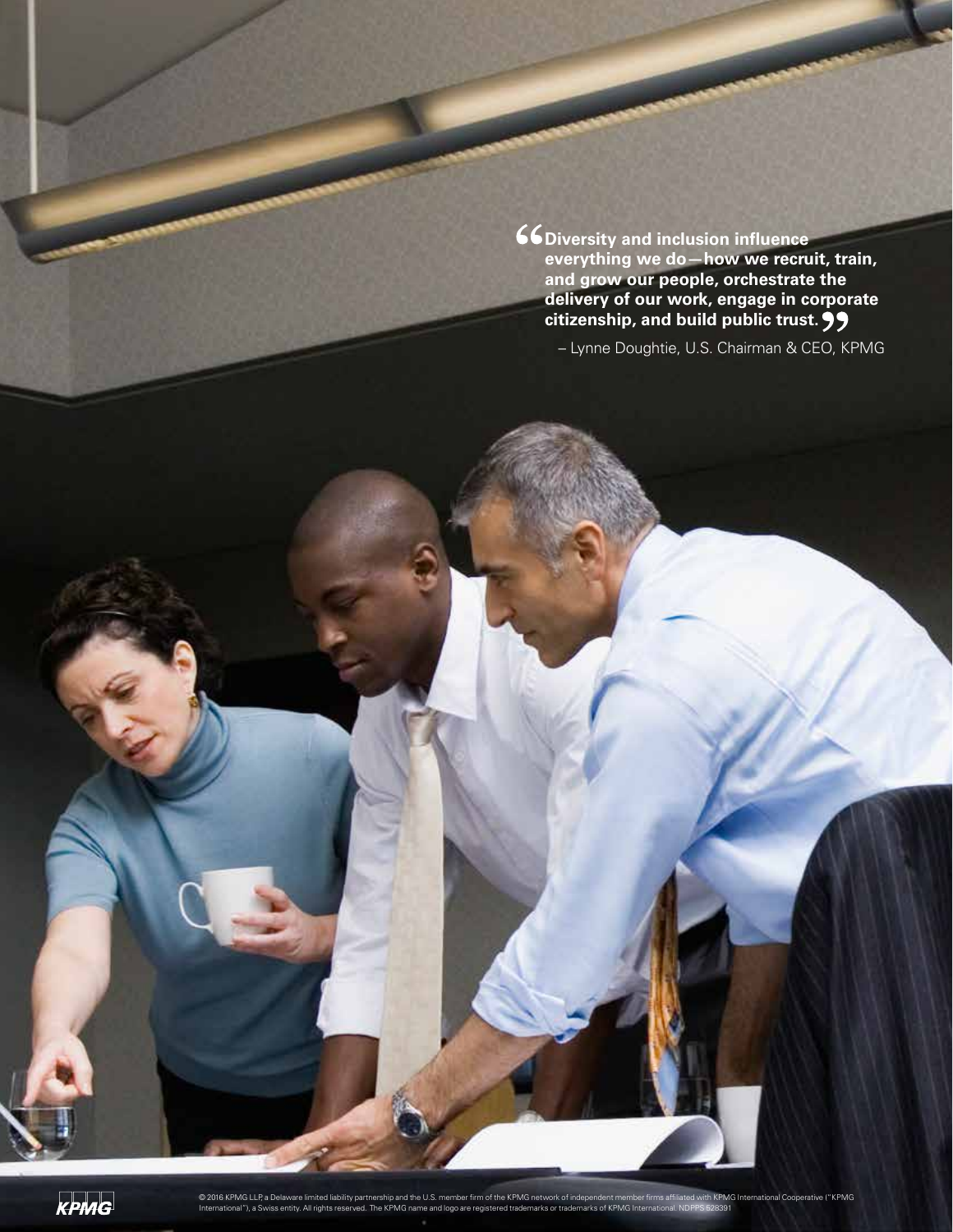### Diversity and inclusion are now critical to accountability and transparency

New diversity and inclusion standards will drive financial services organizations to enhance internal and thirdparty compliance practices to integrate new diversity and inclusion policies, metrics and reporting. As part of the changing regulatory environment and ongoing reform of the financial sector, six<sup>1</sup> financial regulators recently issued Joint Standards that financial services firms may follow to assess, report and publicize their diversity and inclusion efforts.2 The new diversity and inclusion reporting is part of a larger move toward increased transparency within the financial services industry and growing pressure for board members and senior management to lead their organizations in cultural change. The U.S. action also comes amid a global trend toward legislating diversity and inclusion requirements in the financial services industry.

Section 342 of the Dodd-Frank Wall Street Reform and Consumer Protection Act (Dodd-Frank or Dodd-Frank Act) required covered<sup>3</sup> regulatory agencies to establish individual Offices of Minority and Women Inclusion (OMWI) to increase diversity and inclusion within each agency and to develop standards for assessing the diversity and inclusion policies and practices of the firms they regulate. Accordingly, six of these agencies published a joint policy statement in June 2015 outlining standards the agencies will use for assessing the diversity and inclusion programs related to the U.S. operations of the entities they regulate as well as in the service providers of those entities. The standards became effective when published, and regulated entities should anticipate reviews of their programs to be forthcoming.

Although the standards are voluntary,<sup>4</sup> the agencies note that financial organizations with "successful diversity policies" will assess their diversity and inclusion policies and practices on at least an annual basis, provide that information to their primary federal financial regulator, and publicize it on their website. The Joint Standards do not specify the content or format of the information, and the agencies sought input on the collection of information in a second notice released in November.<sup>5</sup> The Joint Standards leave it to individual organizations—taking into account their "size and other characteristics"—to determine what information to report and how to report it. They also allow individual organizations to define key terms. For example, the use of the term "diversity" in the Joint Standards is consistent with the Dodd-Frank Section 342 definition in its reference to minorities and women, but the standards allow organizations to use a broader definition of "minority."6 Also, the term "inclusion" refers to a work environment that "values individual similarities and differences," a definition that invites broad interpretation.<sup>7</sup>

**66** The new standards will help drive diversity and **inclusion at financial services organizations. For companies that do not have a framework in place, they can use the standards as a starting point to help guide the implementation of a program. For those that have a program in place, the standards are a good measurement tool.**

– Kelly McNamara Corley, Executive Vice President, General Counsel and Secretary of Discover Financial Services

<sup>1</sup> The six agencies that participated in the Joint Standards are the Office of the Comptroller of the Currency (OCC), Board of Governors of the Federal Reserve System, Federal Deposit Insurance Corporation (FDIC), National Credit Union Administration (NCUA), Consumer Financial Protection Bureau (CFPB), Securities and Exchange Commission (SEC).

<sup>2</sup> Final Interagency Policy Statement Establishing Joint Standards for Assessing the Diversity Policies and Practices of Entities Regulated by the Agencies, Federal Register, vol. 80, no. 111, June 10, 2015.

<sup>3</sup> The covered agencies are the Departmental Offices of the Department of the Treasury, FDIC, Federal Housing Finance Agency, Federal Reserve banks, Federal Reserve Board, NCUA, OCC, SEC, and CFPB.

<sup>4</sup> The agencies state that "[t]his document is a general statement of policy under the Administrative Procedure Act, 5 U.S.C. 553. It does not create new legal obligations. Use of the Standards by a regulated entity is voluntary. The Agencies will not use their examination or supervisory processes in connection with these Standards."

<sup>5</sup> Agency Information Collection; Submission for OMB Review; Joint Comment Request; Joint Standards for Assessing the Diversity Policies and Practices of Entities Regulated by the Agencies, Federal Register, vol. 80, no. 215, Nov. 6, 2015. The agencies sought input on the necessity of the information collection, accuracy of the estimated burden on regulated entities, how to enhance the quality and usefulness of the information, how to minimize the information collection burden, estimates of start-up and operational costs of maintenance and purchase of services to provide information.

<sup>6</sup> Section 342 defines "minority" as "Black Americans, Native Americans, Hispanic Americans, and Asian Americans."

<sup>7</sup> The agencies define "inclusion" as "a process to create and maintain a positive work environment that values individual similarities and differences, so that all can reach their potential and maximize their contributions to an organization."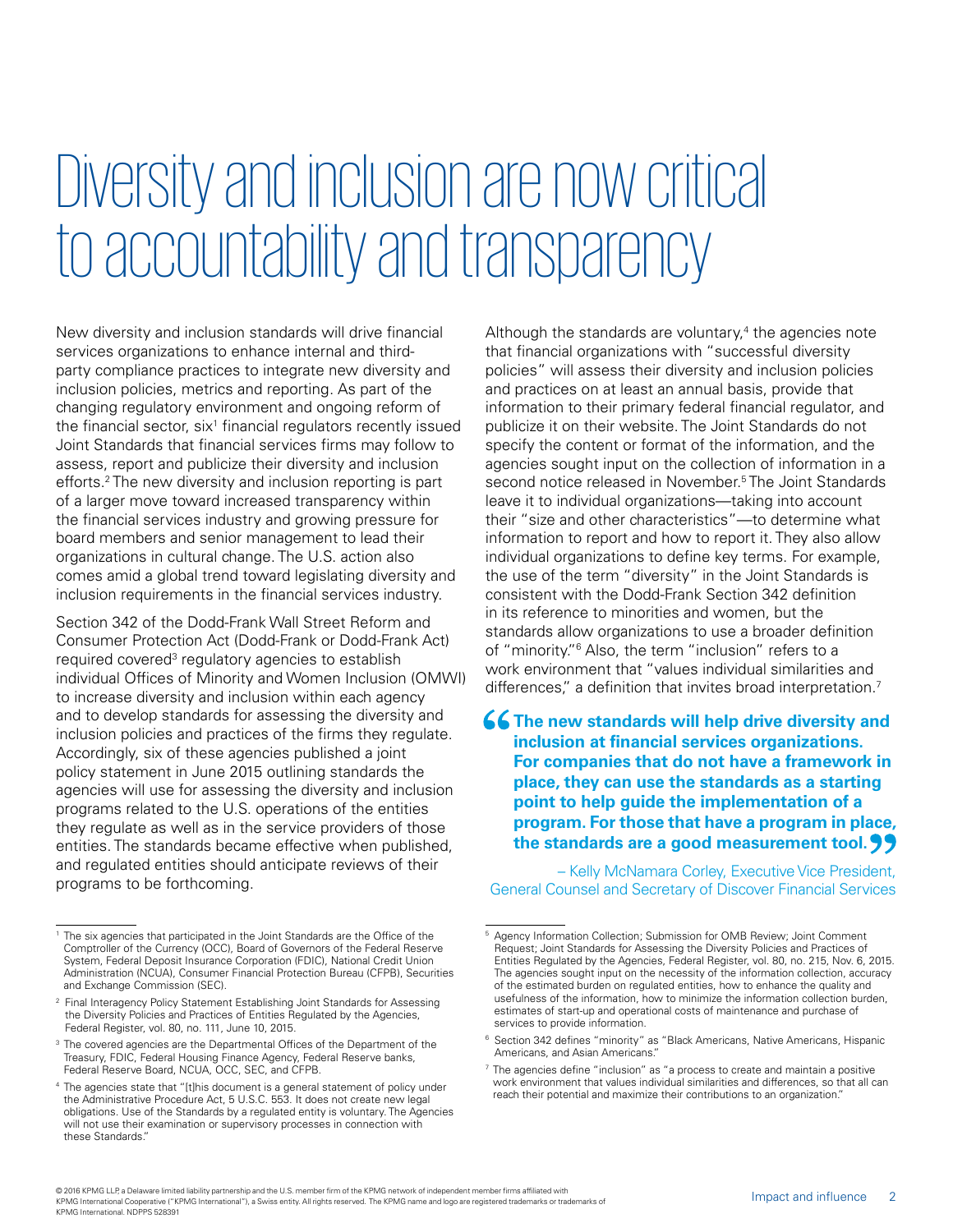#### **The under-representation of women and minorities**

While women lead half of the six U.S. agencies that issued the Joint Standards,<sup>9</sup> the number of women and minorities in senior management positions in the industry, agencies, and Federal Reserve Banks did not change substantially between 2007 and 2011, according to a 2013 report from the U.S. Government Accountability Office (GAO).<sup>10</sup> The GAO found that in 2011 minorities still held only about 11 percent of seniorlevel management positions and about 20 percent of lower-level management positions, while women in overall management remained at about 45 percent.<sup>11</sup> The 30% Club, an organization launched in the UK to promote women on corporate boards, found that women held only 19.2 percent of positions on S&P 500 boards.12

Kelly McNamara Corley, Executive Vice President, General Counsel and Secretary at Discover Financial Services, noted that the standards provide uniform guidance on diversity-related programs while also recognizing that diversity and inclusion should be tailored to each firm's particular characteristics. "The new standards will help drive diversity and inclusion at financial services organizations," McNamara Corley said. "For companies that do not have a framework in place, they can use the standards as a starting point to help guide the implementation of a program," she said. "For those that have a program in place, the standards are a good measurement tool."

Federal agencies in financial services must evaluate their own programs consistent with the requirements in Dodd-Frank Section 342. Notably, the Consumer Financial Protection Bureau (CFPB) issued a strategic plan that is broader than the Joint Standards and has more specific requirements.8

As the regulators supervise individual companies—in areas such as governance and culture, overall management compliance, and fairness principles—they may evaluate diversity and inclusion practices as well as look to identify diversity and inclusion trends and leading industry initiatives. While the Joint Standards are a set of recommended practices, failing to adhere to them could increase reputational risk at a time when many firms are under regulatory and public scrutiny with respect to culture and business conduct.

#### **What agency heads are saying**

**66** As an employer, the Fed is very serious about meeting its obligation **to provide equal opportunity, and I also believe that diversity makes the Fed more effective in carrying out its mission…**

> – Janet Yellen, Speech at the National Summit on Diversity in the Economics Profession, October 30, 2014

**Let us be clear at the outset, this is not a pipeline issue. We [women] are here—in numbers, and we are qualified—in numbers. And yet, there are comparatively very few of us in corporate boardrooms—17.5 percent in FORTUNE1000 companies and 19.2 percent for the S&P 500.**

– Mary Jo White, Chair of the SEC, Keynote Remarks at the Women's Forum of New York Breakfast of Corporate Champions: "The Pursuit of Gender Parity in the American Boardroom," November 19, 2015

© 2016 KPMG LLP, a Delaware limited liability partnership and the U.S. member firm of the KPMG network of independent member firms affiliated with KPMG International Cooperative ("KPMG International"), a Swiss entity. All rights reserved. The KPMG name and logo are registered trademarks or trademarks of KPMG International. NDPPS 528391



<sup>&</sup>lt;sup>8</sup> CFPB Diversity and Inclusion Strategic Plan 2016-2020, Consumer Financial Protection Bureau, October 2016.

<sup>&</sup>lt;sup>9</sup> Janet Yellen, Chair of the Board of Governors of the Federal Reserve System, Mary Jo White, Chair of the SEC, Debbie Matz, Chair of the NCUA.

<sup>&</sup>lt;sup>10</sup> Diversity Management: Trends and Practices in the Financial Services Industry and Agencies after the Recent Financial Crisis, U.S. Government Accounting Office, April 2013, GAO-13-238.

<sup>11</sup> GAO-13-238, p 1.

<sup>12 30%</sup> Club (http://30percentclub.org/). The 30% Club, founded in 2010, established its U.S. chapter in 2014.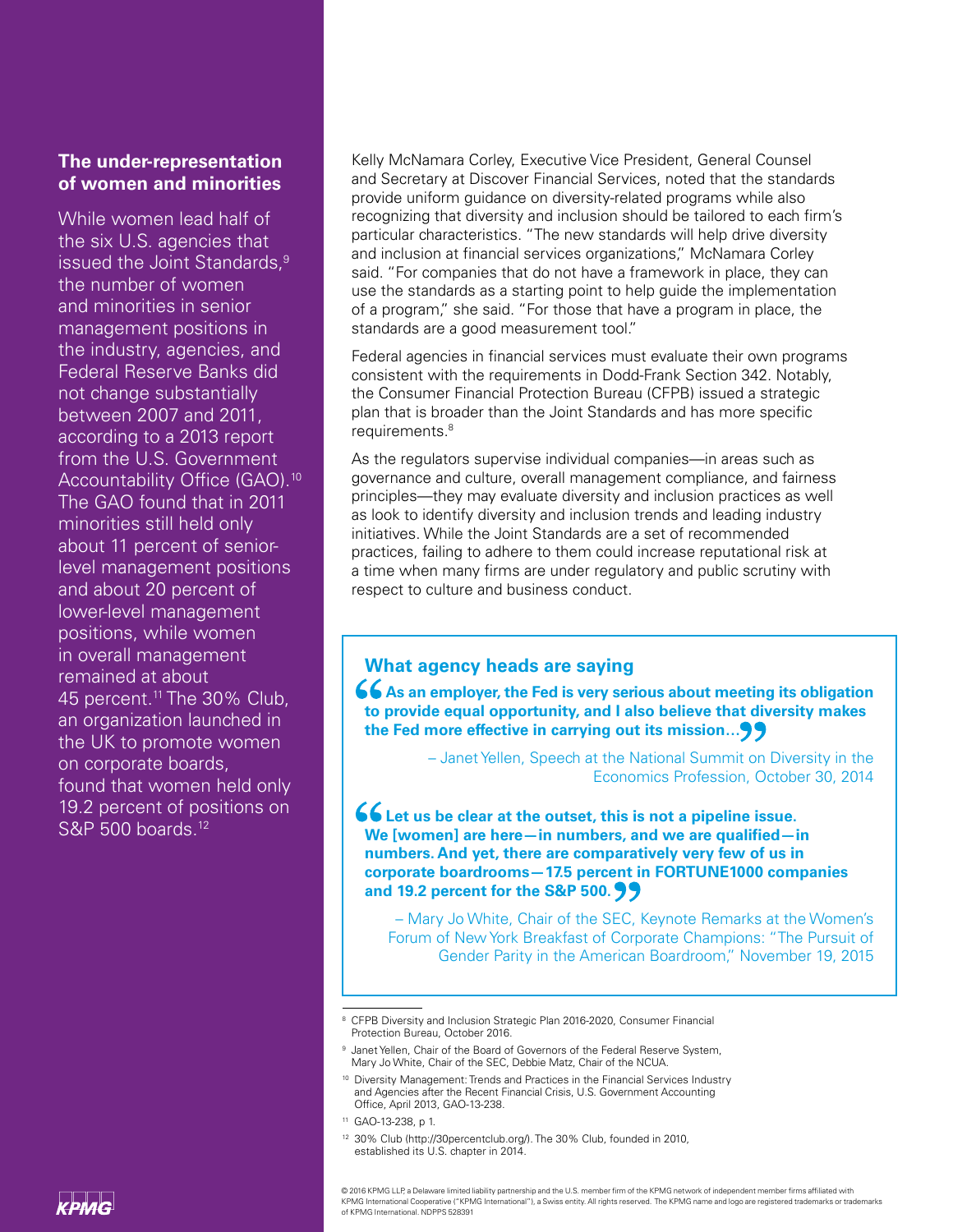## The importance of self-assessments

Self-assessments are the centerpiece of the recommendations in the Joint Standards. Financial services organizations should establish and conduct ongoing self-assessments to determine what improvements are needed based on the four main categories in the Joint Standards: (1) organizational commitment to diversity and inclusion; (2) workforce profile and employment practices; (3) procurement and business practices; and (4) transparency.

- **1. Organizational commitment to diversity and inclusion:** The Joint Standards state that an organization with "successful diversity policies and practices" has leadership that "demonstrates its commitment to diversity and inclusion." Senior management and the board should both approve and support the diversity and inclusion policies, receive regular updates on the policies, and ensure that the employees receive regular training and educational opportunities. The standards also recommend that a senior level officer with dedicated resources oversee the organization's diversity and inclusion efforts.<sup>13</sup> An organization's commitment to diversity will be reflected in the pool of candidates considered for hiring, recruiting, retention, and promotion, as well as in the selection of board members, senior management, and other senior leadership positions.
- **2. Workforce profile and employment practices:** The standards anticipate that an organization will actively work to create diverse applicant pools for internal and external opportunities. This may include outreach to minority and women organizations and educational institutions as well as participation in events to attract minority candidates. Organizations with "successful diversity and inclusion programs" will regularly evaluate their programs and identify areas to be improved, including the use of both quantitative and qualitative measurements to assess workforce diversity and inclusion efforts. They will also hold management at all levels accountable for implementation of the policies, "for example, by ensuring that such efforts align with business strategies and individual performance plans."14
- **3. Procurement and business practices—supplier diversity:** Supplier diversity should be a part of an organization's diversity and inclusion policies, and bids for all types of third-party contracts should actively solicit a broad and diverse applicant pool. As with employment practices, methods and metrics will aid in evaluating the effectiveness of a supplier diversity program, including measures such as the share of procurement spending awarded to contractors and sub-contractors by race, ethnicity and gender. As part of this policy, the organization should also promote a diverse supplier pool through various outreach efforts.15
- **4. Practices to promote transparency of organizational diversity and inclusion:** The Joint Standards emphasize transparency in an organization's diversity and inclusion activities through publication of information related to its diversity and inclusion strategy and policy, data on its progress toward its goals, and promotion of diversity through employment and procurement opportunities. These opportunities may include current and potential employment and procurement opportunities as well as mentorships and developmental programs for employees and contractors.16

Self-assessments will help financial services firms become aware of how their own practices compare to leading practices in the industry and provide benefits beyond meeting regulatory expectations. "This self-awareness is critical to driving diversity and inclusion at the personal, team and institutional levels," said Amy Matsuo, National Leader of KPMG's Regulatory Risk Practice. "Financial services organizations that truly make a commitment to ongoing self-assessments and change will not only recognize enhancements to both internal and third-party compliance, but will strengthen their culture and brand."

<sup>13</sup> Final Interagency Policy Statement, p. 33023.

 $14$  Ibid.

<sup>15</sup> Ibid., p. 33023-33024.

<sup>16</sup> Ibid., p. 33024.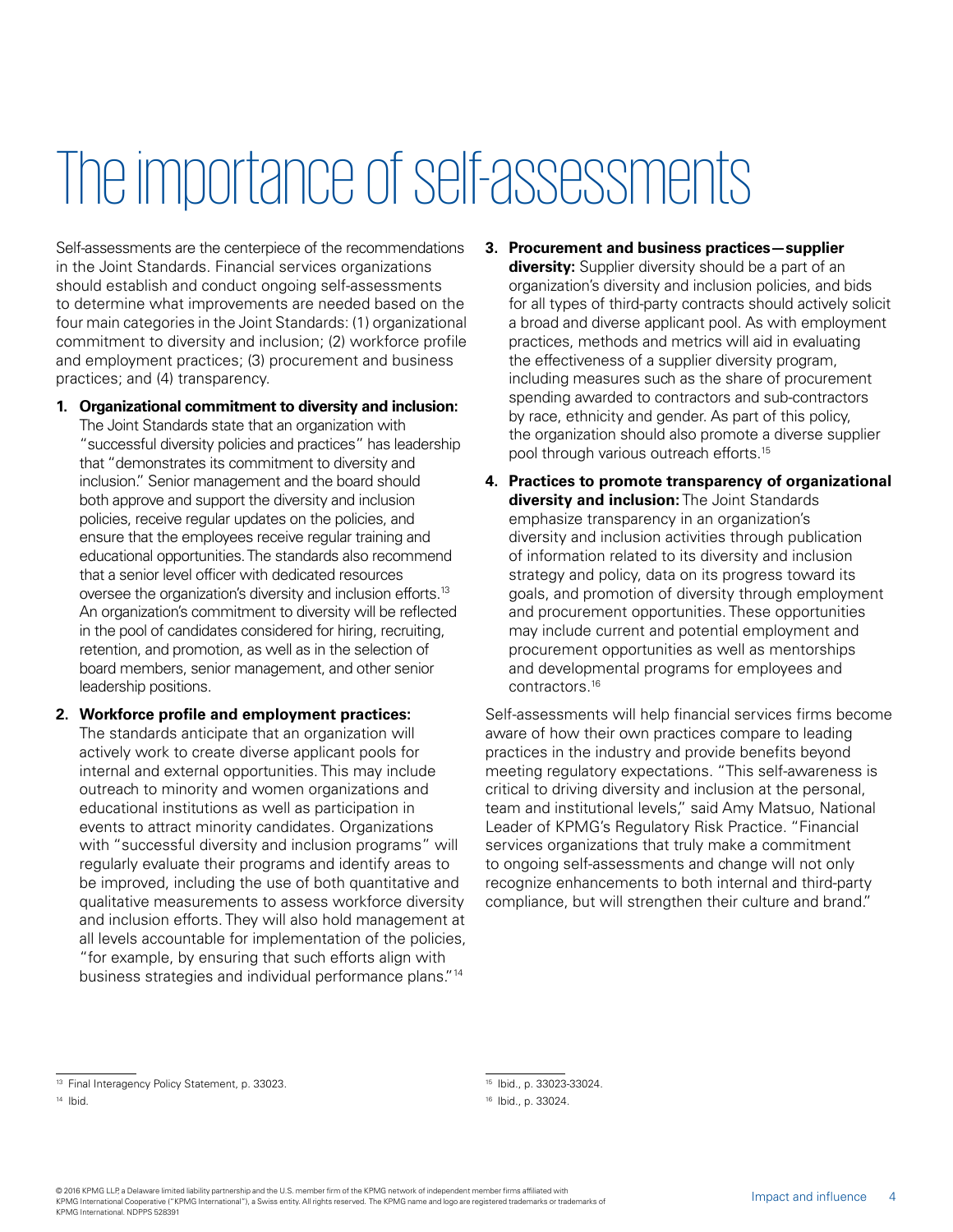### Meeting regulatory expectations in diversity and inclusion

Underlying the four main categories of the Joint Standards is a focus on holding the board and senior management accountable for diversity and inclusion efforts. Leadership in these organizations should include the Joint Standards as part of an approach to drive greater accountability and transparency and adapt their current efforts to these new recommendations.

Diversity and inclusion initiatives should demonstrate steps toward transforming culture, developing and improving data and metrics on workforce profile and employment practices, and improving supplier and third-party diversity through supplier risk management frameworks.

**Promoting cultural transformation:** The Joint Standards state the need to "foster[] a corporate culture that embraces diversity and inclusion."17 Regulators have come to view the culture of the financial services industry as the root cause of market misconduct and are looking for boards and senior management to push organizations toward cultural change.18 As part of their firm's self-assessment, leadership should evaluate the organization's culture to determine if it reflects diversity and inclusion policies and if the stated values, goals and expectations related to diversity and inclusion should be strengthened.

Leadership can also promote a change in corporate culture through policies aimed at recruiting and employee development. Analyzing applicant data is part of the CFPB plan to develop strategies to maximize recruiting from a diverse pool of applicants. This recruiting plan also includes partnerships with educational institutions and organizations, the involvement of management in recruiting efforts, and the development of flexible staffing policies to attract more diverse applicants. Following CFPB guidelines, organizations should also implement leadership development programs that focus on diversity and inclusion, enhance mentoring and training programs at all levels, and develop a succession planning process that promotes diversity in senior positions.

Overall, developing a corporate culture that embraces diversity and inclusion requires a firm to demonstrate the values of integrity, trust and respect while keeping the customer's best interests at the center of its business model. Indictors of a "good culture" include:<sup>19</sup>

- **Focus on the customer** Doing what is "right" (i.e., right price, right allocation, equal treatment) and keeping the customer's best interests at the heart of the business model.
- **Tone from the top** The board and senior management set the core values and expectations for the firm, and their behavior is consistent with those values and expectations.
- **Accountability** All employees know the core values and expectations as well as that consequences for failure to uphold them will be enforced.
- **Effective challenge** At all levels, decision making considers a range of views, practices are tested, and open discussion is encouraged.
- **Incentives** Financial and nonfinancial compensation rewards behaviors that support the core values and expectations.

"Having a successful global diversity and inclusion strategy promotes a strong culture within the organization," said Deborah Bailey, National Leader for Risk Culture in KPMG's Regulatory Risk Practice. "It could also be a competitive advantage in attracting and retaining top talent, stronger relationships with global partners and customers, improved morale, and better utilization and leveraging of strengths and skills across the firm."

19 Ibid., p. 4.



<sup>17</sup> Ibid., p. 33023.

<sup>&</sup>lt;sup>18</sup> See Approaching the Crossroads of Conduct and Culture: Improving culture in the financial services industry, KPMG, 2015.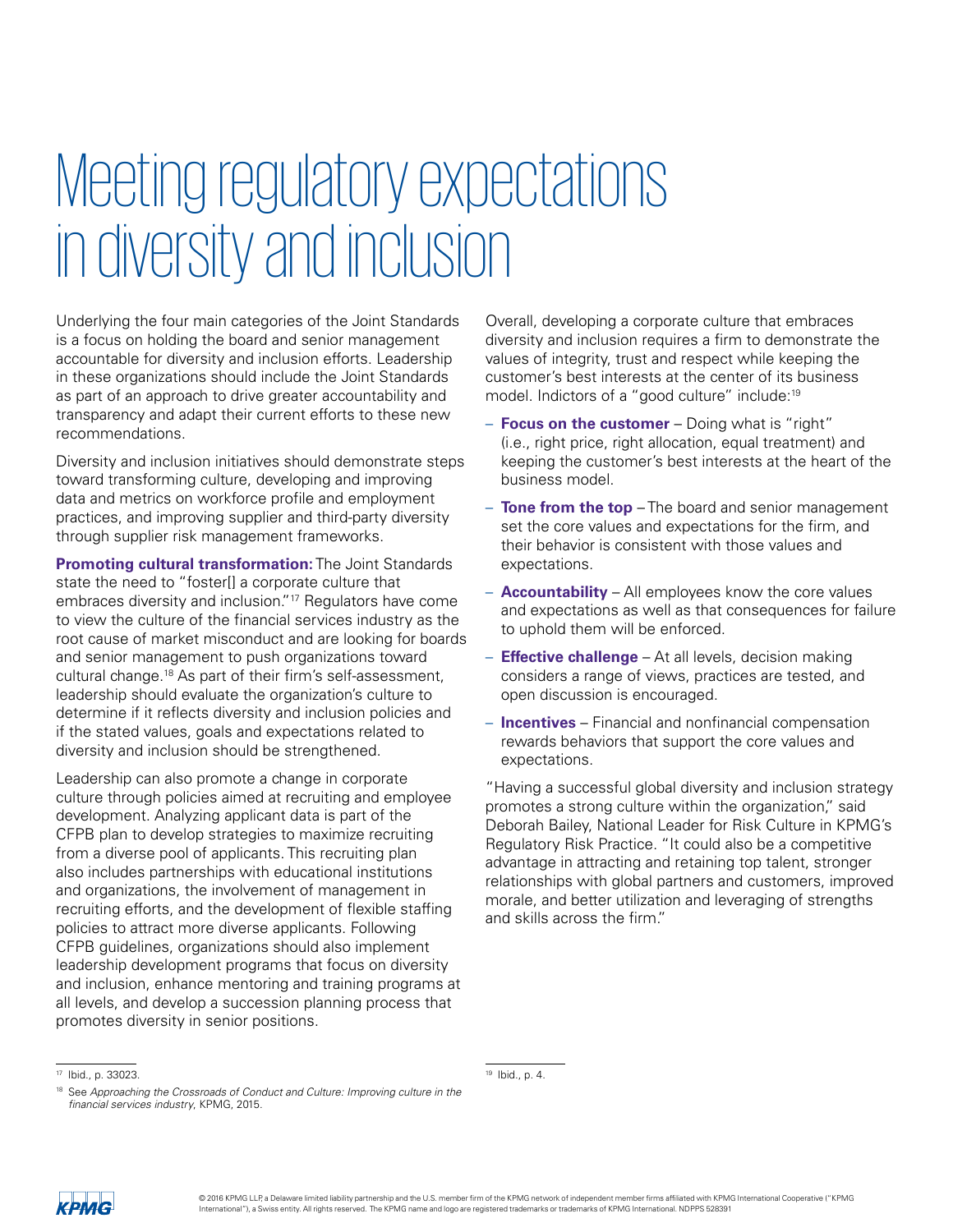**Developing data and metrics on workforce profile and employment practices:** The Joint Standards state that an organization should use both quantitative and qualitative measurements in its self-assessment(s).20 While organizations already subject to the recordkeeping and reporting requirements of the Equal Employment Opportunity Commission (EEOC) and the Office of Federal Contract Compliance Programs can use this information as part of their self-assessment,<sup>21</sup> firms that are not subject to these requirements may not have this data readily available. Given the lack of uniform metrics to assess diversity and inclusion practices, organizations will need to develop diversity and inclusion metrics to evaluate their efforts. For example, diversity and inclusion metrics could include demographic data, hiring and promotion data, complaint and grievance data, and employee surveys.

The CFPB has noted that data and metrics should be used in performance measurements for executives, senior officials, managers, supervisors, and employees to ensure the proper execution of the organization's diversity and inclusion strategy. This can involve developing a diversity and inclusion dashboard as a management tool for workforce planning and reporting and establishing processes to ensure timely reporting. Performance metrics should also include measures for the organization to refine its annual strategic goals at the business-unit level.

**Improving supplier diversity through supplier risk management frameworks:** The Joint Standards discuss the need for an organization's supplier diversity policy that "provides for a fair opportunity" for women and minorities in supplier selection for all types of contracts as well as in evaluating the suppliers themselves.<sup>22</sup> Because the financial services industry has moved toward an increasing use of third-party providers, it is critical for organizations to have third parties that support their diversity and inclusion efforts.23 Financial services organizations should enhance existing supplier risk management frameworks to incorporate their supplier diversity policy and be able to demonstrate to their regulators that they are considering a broad and diverse pool of third-party suppliers and contractors.

Additionally, risk management principles could be adapted to evaluate the diversity and inclusion practices of the third parties themselves. For example, the OCC<sup>24</sup> and the Federal Reserve<sup>25</sup> have provided principles-based guidance for reassessing third-party relationships. Notably, the OCC's guidance includes risk reporting to boards on third-party relationships. This effectively integrates third parties into an organization's enterprise risk management (ERM) and compliance framework. The Federal Reserve's guidance is intended to address the characteristics, governance and operational effectiveness of a financial institution's service provider risk management program for outsourced activities that are beyond traditional core bank processing and information technology services.

**66** Despite the intense focus in recent years, we have not seen **nearly enough progress in the boardroom for women or minorities. The number of women on U.S. boards of S&P 500 companies has, for example, increased only four percent over the past five years. To be sure, 19.2 percent represents an impressive increase from 1.8 percent in 1981. But it does not begin to approach parity and the U.S. also lags behind many other developed countries.**

 – Mary Jo White, Chair of the SEC, Keynote Remarks at the Women's Forum of NewYork Breakfast of Corporate Champions, November 19, 2015

<sup>20</sup> Final Interagency Policy Statement, p. 33023.

 $21$  Ibid.

<sup>&</sup>lt;sup>22</sup> Ibid., p. 33024.

<sup>&</sup>lt;sup>23</sup> See The New Third-Party Oversight Framework: Trust but Verify, KPMG, 2014.

<sup>&</sup>lt;sup>24</sup> OCC Bulletin 2013-29, Third-Party Relationships: Risk Management Guidance, October 30, 2013.

<sup>&</sup>lt;sup>25</sup> Supervision and Regulation Letter 13-21, Guidance on Managing Outsourcing Risk, December 5, 2013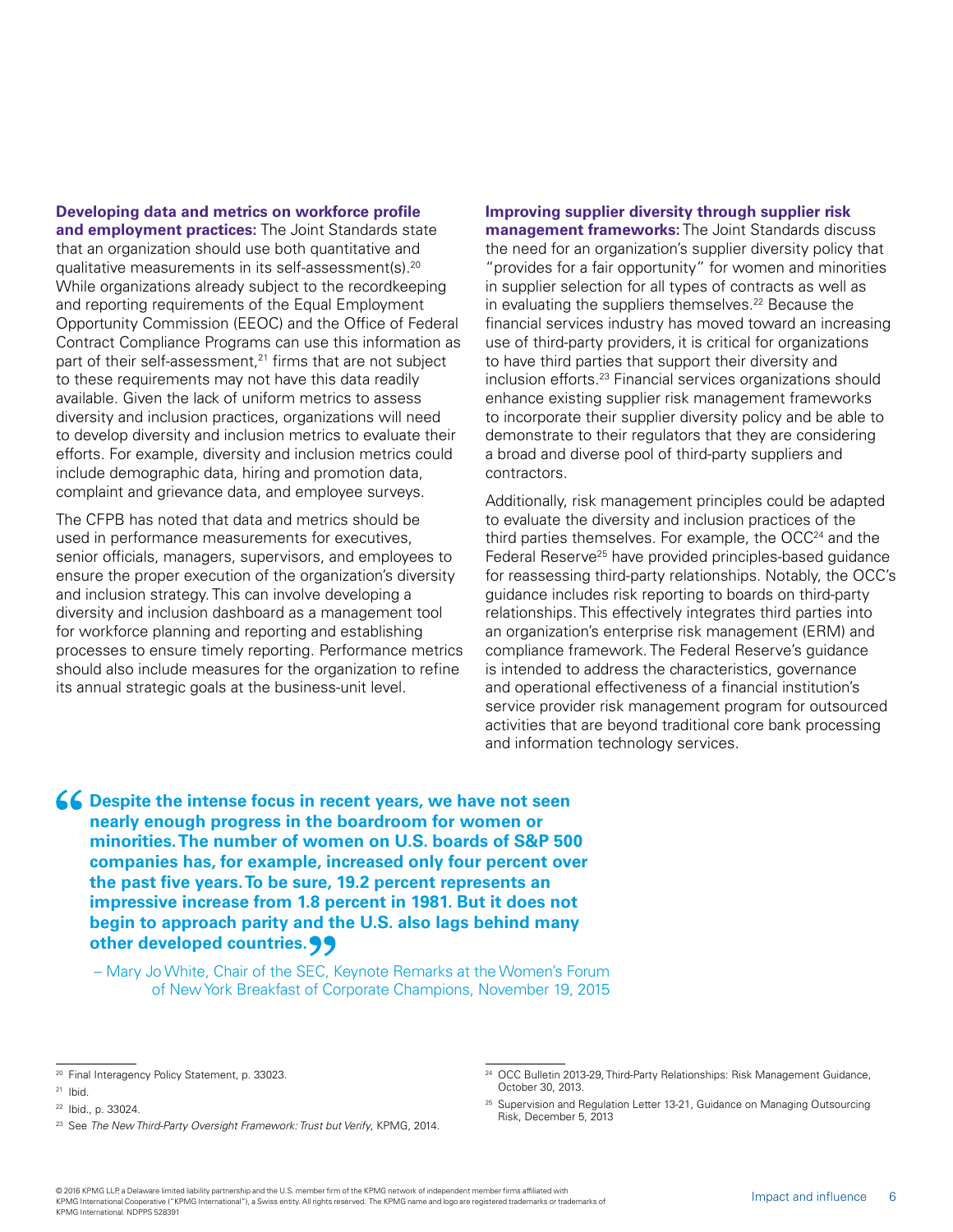### Three lines of defense to improve accountability and transparency

As part of ongoing enhancements to compliance programs and practices, the strengthening of diversity and inclusion efforts can help demonstrate an organization's compliance governance and culture. The organization's diversity and inclusion self-assessments then tie to the core elements of a compliance framework, which includes eight key elements that drive prevention, detection and response, with governance and culture at the core.

- Compliance risk assessment
- People, skills & due diligence
- Policies & procedures
- Communication & training
- Technology & data analytics
- Monitoring & testing
- Issues management & investigations
- Reporting

In line with the focus on leadership accountability in the Joint Standards, compliance accountability starts with board and management support for a strong compliance culture that reaches across the traditional three lines of defense. The three lines of defense model provides a framework for governance and assurance by defining roles and responsibilities across the organization. In this model, the first line of defense is the business responsible for complying with processes and procedures. The second line is the compliance function that establishes, implements, and oversees the policies and procedures, and the third line provides independent and objective assurance that processes are adequate and appropriate. This model allows an organization to assess and improve its diversity and inclusion efforts on an enterprise-wide basis.



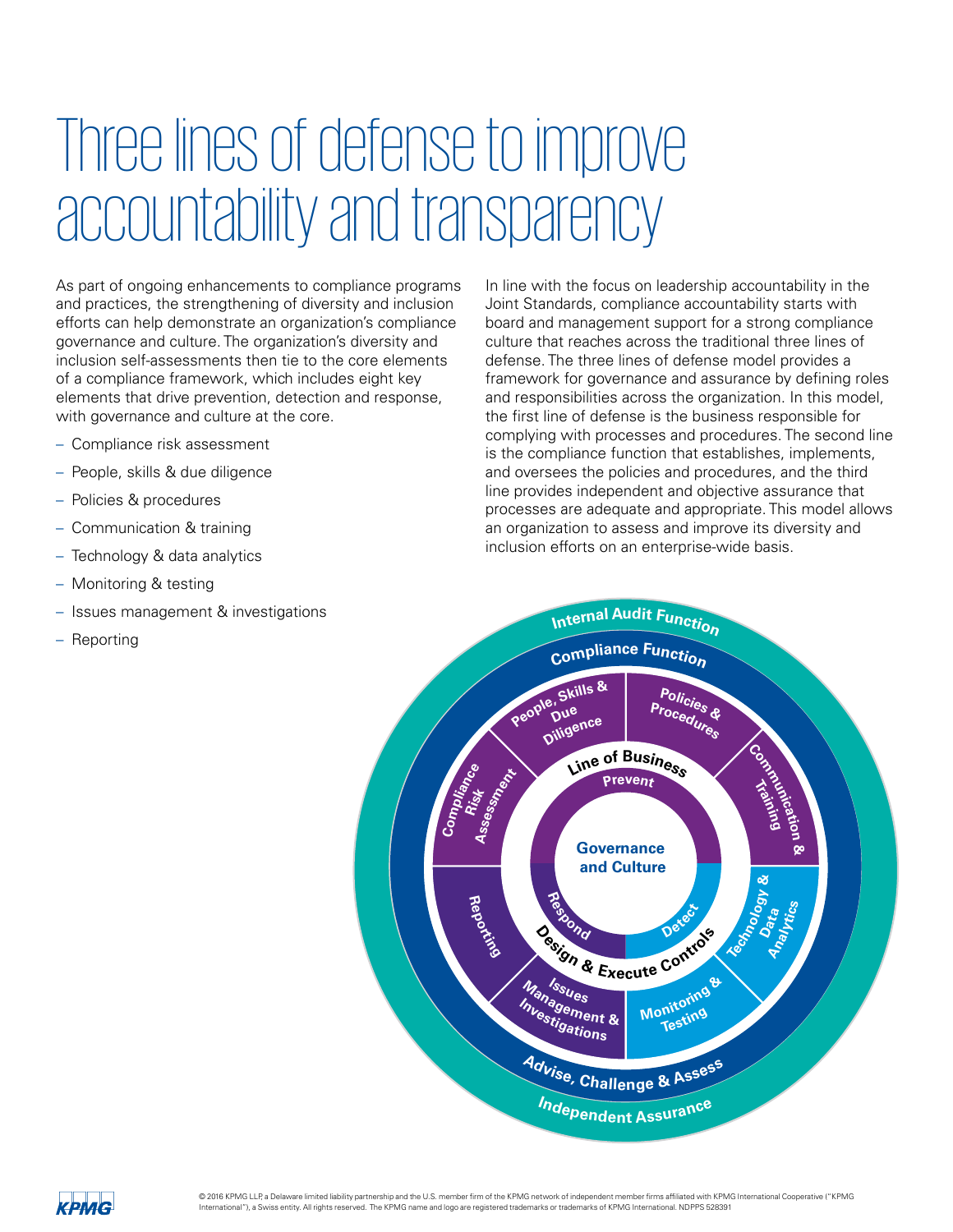### Conclusion: Staying ahead of a growing global issue

The Joint Standards promote diversity and inclusion practices that include a strategic plan and policy; broad application that includes the board, management, employees, and suppliers; and regular reporting, training, and outreach efforts. They also envision leadership from the board and senior management in assessing and improving an organization's diversity and inclusion policies. This represents a change in the industry that places diversity and inclusion as part of a holistic and integrated approach to increasing accountability and transparency. "Diversity and inclusion are important in all aspects of business benefitting employees, clients and shareholders," said Jacqueline LiCalzi, Managing Director and Global Head of Regulatory Relations at Morgan Stanley. "It is all of our responsibility to make a more diverse and inclusive workforce and environment a reality at our companies and across the industry."

The reporting of the industry's diversity and inclusion practices is intended to raise awareness among organizations in order to stimulate a reassessment of current practices. The voluntary nature of the Joint Standards was itself a source of criticism from some regulators who thought the standards "failed to take meaningful steps to advance diversity and inclusion in the financial services industry."26 Nonetheless, with the current focus on culture in the financial services industry, there is a question as to how regulatory agencies will use diversity and inclusion metrics as an indicator of other issues that fall under their supervisory and enforcement authorities.

Perhaps most significantly, diversity and inclusion efforts are taking on a global dimension [see page 9]. While the Joint Standards have not set specific requirements as have other jurisdictional regulations, leading financial services organizations with a global footprint could already have experience in this area.

**66** Diversity and inclusion are important in all aspects of **business—benefitting employees, clients and shareholders. It is all of our responsibility to make a more diverse and inclusive workforce and environment a reality at our companies and across the industry**

> – Jacqueline LiCalzi, Managing Director and Global Head of Regulatory Relations at Morgan Stanley

<sup>&</sup>lt;sup>26</sup> See, e.g., Commissioner Luis A. Aguilar, "Dissenting Statement on the Final Interagency Policy Statement: Failing to Advance Diversity and Inclusion," U.S. Securities and Exchange Commission, June 9, 2015, http://www.sec.gov/news/ statement/dissent-interagency-policy-statement-diversity.html.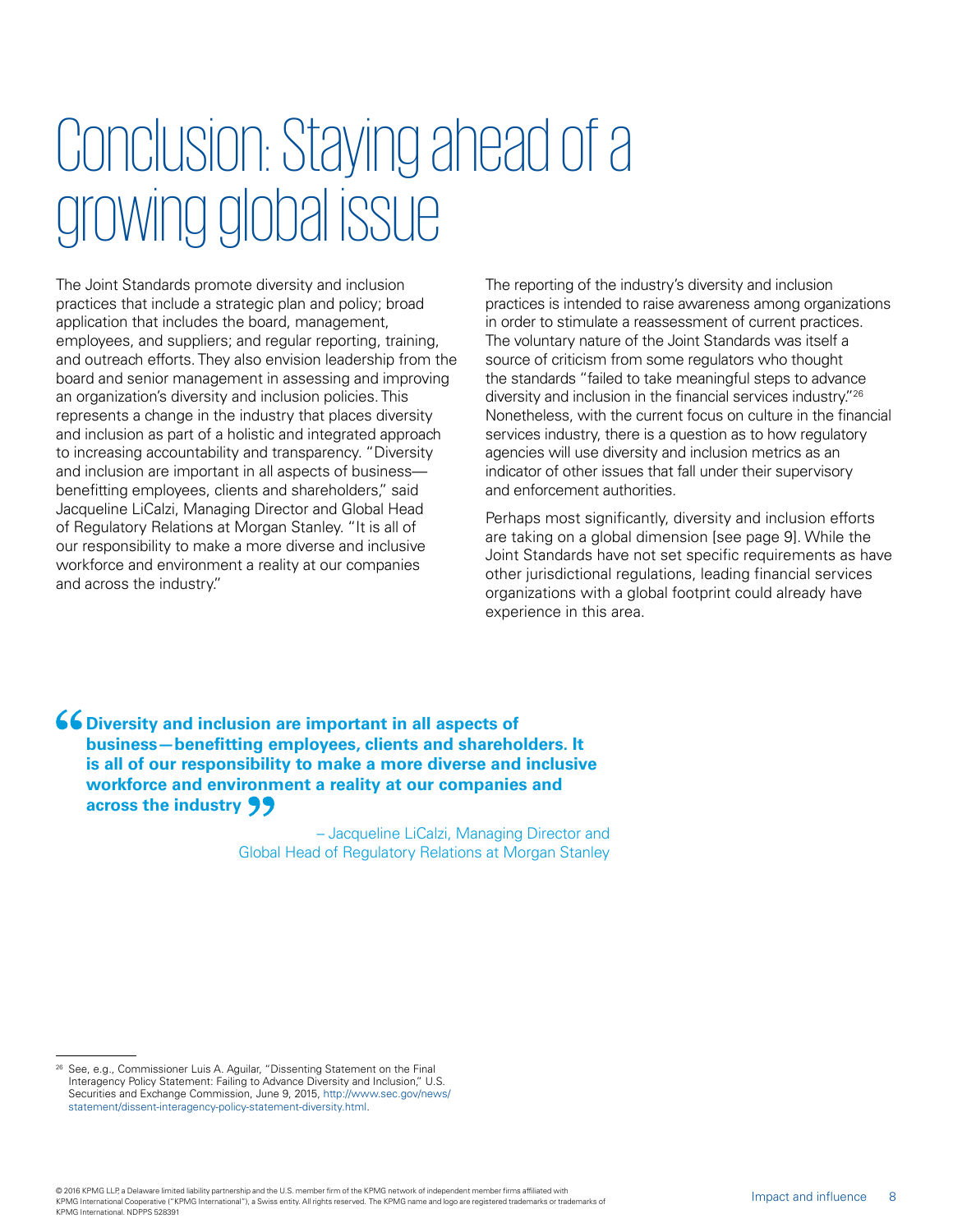#### **A move toward global minimums for women on corporate boards**

The focus on diversity and inclusion is part of a global push toward achieving minimum representation for women on corporate boards. The European Union has considered measures to mandate a 40 percent minimum for women on corporate boards.27 Germany recently adopted a law that requires 100 of its top companies to reserve 30 percent of board seats to women starting in 2016.28 Norway, Spain, France, and Iceland all have 40 percent minimum requirements for women on corporate boards; Italy has a one-third quota; Belgium has a 30 percent quota; and the Netherlands has a nonbinding 30 percent target.29 In the UK, voluntary efforts have shown progress, as the share of women on FTSE-100 boards has risen from 12.5 percent to 26.1 percent since 2011, according to the *Davies Review*.<sup>30</sup> The British Bankers' Association stated that banks in the UK are taking diversity and inclusion very seriously.<sup>31</sup> The BBA also noted that diversity is more likely when there is accountability for these efforts.32 Globally, research by KPMG (UK), in collaboration with YSC and the 30% Club, shows significant differences in how the move toward diversity and inclusion is progressing in other regions, including China, Africa, Latin America, Australia, India, and the Middle East.33

<sup>31</sup> Diversity and Inclusion in Banking, BBA, November 2015, p. 4.

<sup>&</sup>lt;sup>32</sup> KPMG (UK), YSC, & 30% Club, View from the Top: How CEOs are Cracking the Code on Gender and Diversity within Multinational Organizations, 2016, p. 6-9.





<sup>27</sup> Alison Smale & Claire Cain Miller, "Germany Sets Gender Quota in Boardrooms," New York Times, March 6, 2015

 $28$  Ibid.

 $29$  Ibid.

<sup>&</sup>lt;sup>30</sup> Improving the Gender Balance on British Boards, Women on Boards Davies Review Five Year Summary, October 2015.

<sup>32</sup> Ibid., p. 46.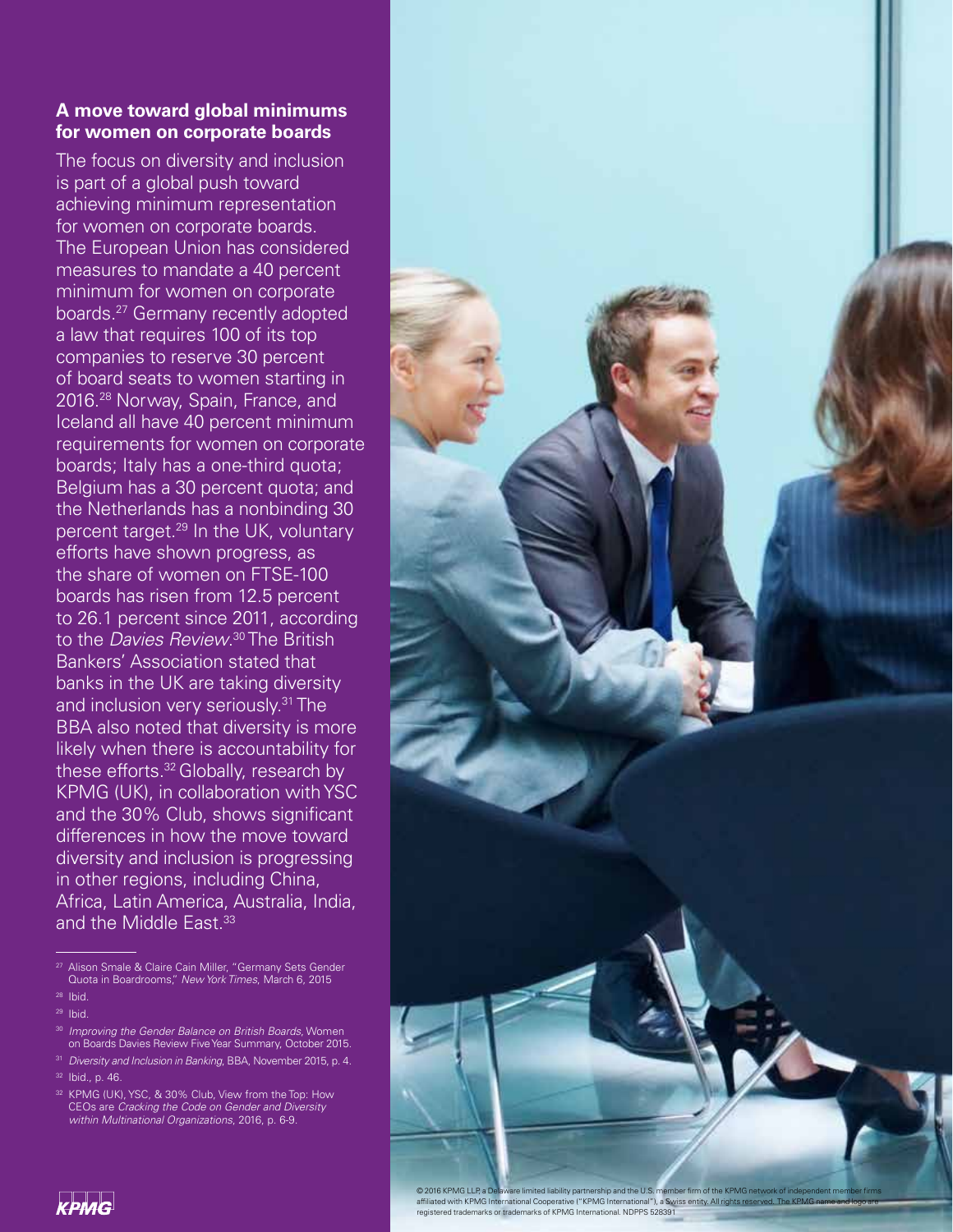



#### Amy Matsuo **National Leader** Financial Services Regulatory Risk Practice

Amy Matsuo is a leader in advising financial services firms on regulatory risk as well as in promoting diversity and inclusion at KPMG. As the national leader of KPMG's Regulatory Risk Practice, she leads a group that advises companies on compliance, consumer protection, capital markets and asset management regulation, and safety and soundness. She also leads a cross-functional and cross-industry initiative for compliance transformation. She is a member of KPMG's Network of Women (KNOW) and Women's Advisory Board. In 2014, she received the Women Leaders in Consulting Award for client service.



#### Deborah Bailey **National Leader for Risk Culture**

Financial Services Regulatory Risk Practice

Deborah Bailey is a leader in promoting cultural transformation in the banking industry. She is a Managing Director and the leader of Risk Culture for financial services companies in KPMG's Regulatory Risk Practice, where she advises both domestic and foreign banks on regulatory issues relating to compliance, governance and risk management, and capital adequacy. Previously, she was a deputy director of the Division of Banking Supervision and Regulation at the Board of Governors of the Federal Reserve. In this position, she led policy development around key areas of regulatory governance and risk management and led the 2009 Supervisory Capital Assessment Program for the 19 largest U.S. bank holding companies. She also served at the Office of the Comptroller of Currency.